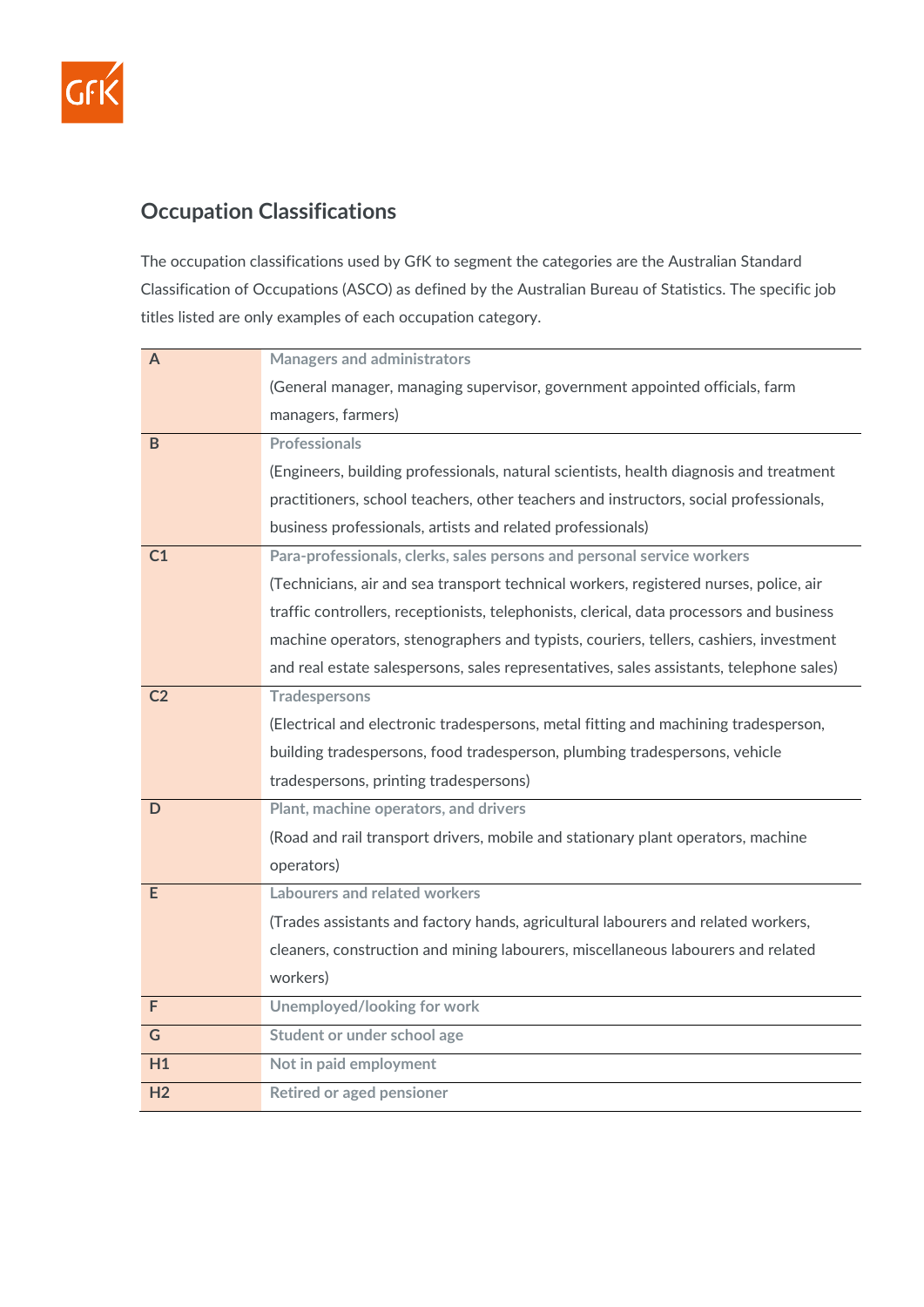

## **Lifestyle Categories**

The single source lifestyle questionnaire forms part of the GfK radio survey. The data it provides gives users an excellent insight into listeners' lifestyles and purchasing habits or intentions.

| <b>Media</b>          | Newspaper readership (market specific) - paper and online<br>$\overline{\phantom{a}}$ |
|-----------------------|---------------------------------------------------------------------------------------|
|                       | TV Viewing - Commercial, ABC, and Pay TV                                              |
|                       | Subscription TV<br>$\overline{\phantom{a}}$                                           |
|                       | Video on demand<br>$\overline{\phantom{a}}$                                           |
| Lifestyle &<br>travel | Air travel, interstate and overseas<br>$\overline{\phantom{a}}$                       |
|                       | Holiday travel intent                                                                 |
|                       | Sporting event attendance<br>$\overline{\phantom{0}}$                                 |
|                       | Casino/licensed club visit<br>$\overline{\phantom{0}}$                                |
|                       | <b>TAB</b> betting<br>$\overline{\phantom{a}}$                                        |
|                       | Internet or mobile phone gambling<br>$\overline{\phantom{a}}$                         |
|                       | Tobacco smoker/intention to quit<br>$\overline{\phantom{a}}$                          |
|                       | Lotteries, lotto, or scratchies purchase<br>$\overline{\phantom{a}}$                  |
|                       | Gym/Fitness centre membership/intent<br>$\overline{a}$                                |
|                       | Physical activity /intention to start                                                 |
|                       | Start or continue low calorie/controlled diet<br>$\overline{\phantom{a}}$             |
|                       | Cinema attendance<br>$\overline{a}$                                                   |
| Household &<br>home   | Pet ownership<br>$\overline{\phantom{a}}$                                             |
|                       | Home renovations<br>$\overline{\phantom{a}}$                                          |
|                       | Painting<br>$\circ$                                                                   |
|                       | Landscaping/gardening<br>$\circ$                                                      |
|                       | Extensions/repair work<br>$\circ$                                                     |
|                       | Kitchen/bathroom renovations<br>$\circ$                                               |
|                       | General household refurbishment<br>$\circ$                                            |
|                       | Likely to purchase or sell house/unit within next 12 months<br>$\qquad \qquad -$      |
|                       | Have an investment property<br>$\overline{\phantom{a}}$                               |
|                       |                                                                                       |
|                       | Intend to purchase an investment property in the next 12 months                       |
|                       | Utility provider decision maker<br>$\qquad \qquad \blacksquare$                       |